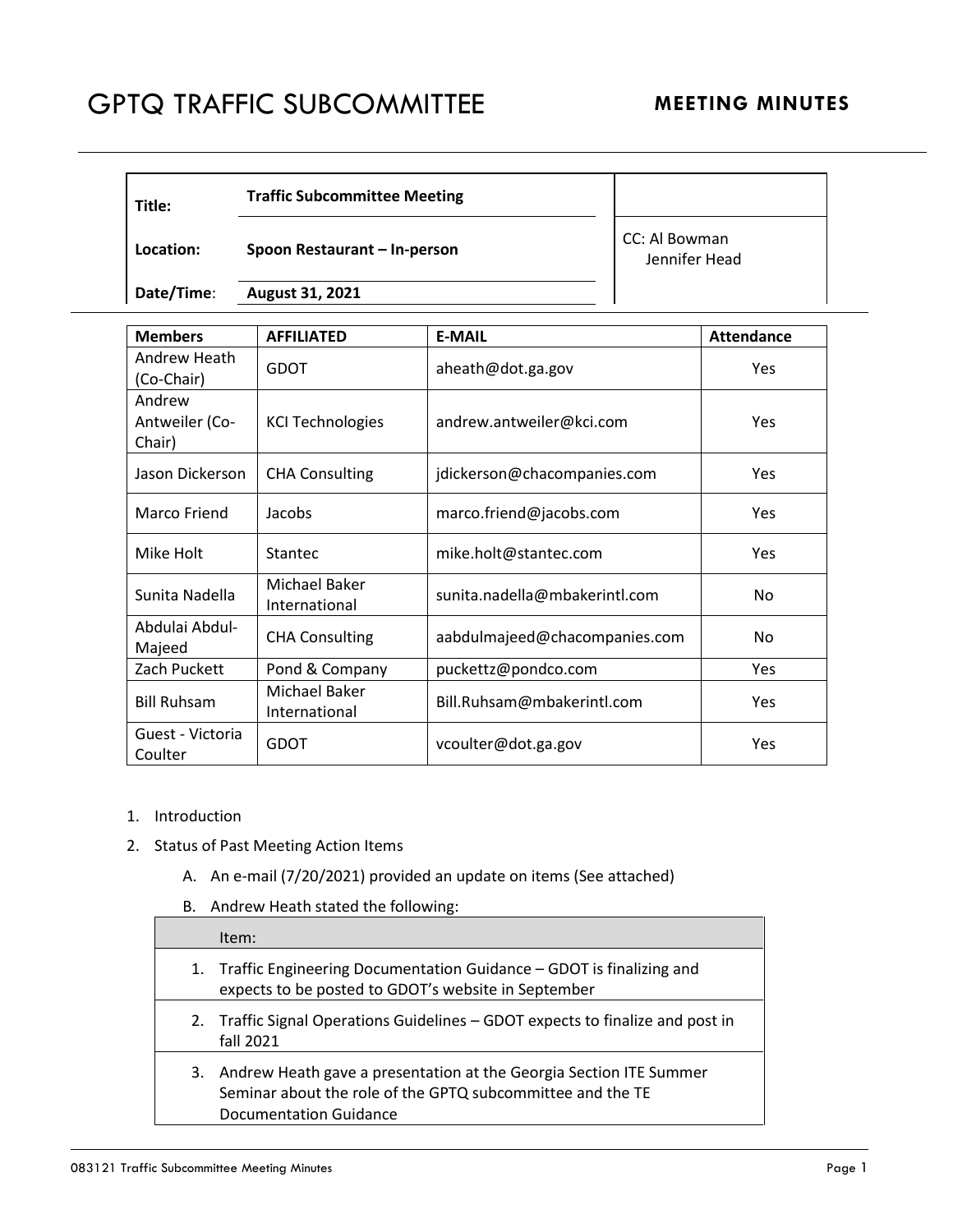- 3. Old Business
	- A. The group briefly discussed training. This led to discussing the upcoming Transportation Summit.
	- B. The group briefly discussed the review of the concept report effort by the Roadway Design Policy subcommittee.
- 4. New Business
	- A. The group welcomed Victoria Coulter to the meeting. The intent was to inform her of the subcommittee's efforts.
	- B. Group discussed potential 'traffic' presentation topics for the Transportation Summit.
		- i. The group suggested the Traffic Signal Operations Guidelines document.
	- C. Group discussed if there were any current concerns/topics from either consultant side or GDOT side that may be helpful for the traffic subcommittee to look into. The group did not identify a pressing issue.
	- D. Bill Ruhsam asked the status of GDOT's development of Safety Performance Functions (SPFs). This is a question for Sam Harris.
- 5. Action Items

| Item:                                            | Responsible: | Complete by: |
|--------------------------------------------------|--------------|--------------|
| 1. GDOT to consider New Business item 4B         | Heath        | 9/15/2021    |
| 2. Ask Sam Harris status of New Business item 4D | Heath        | 9/15/2021    |